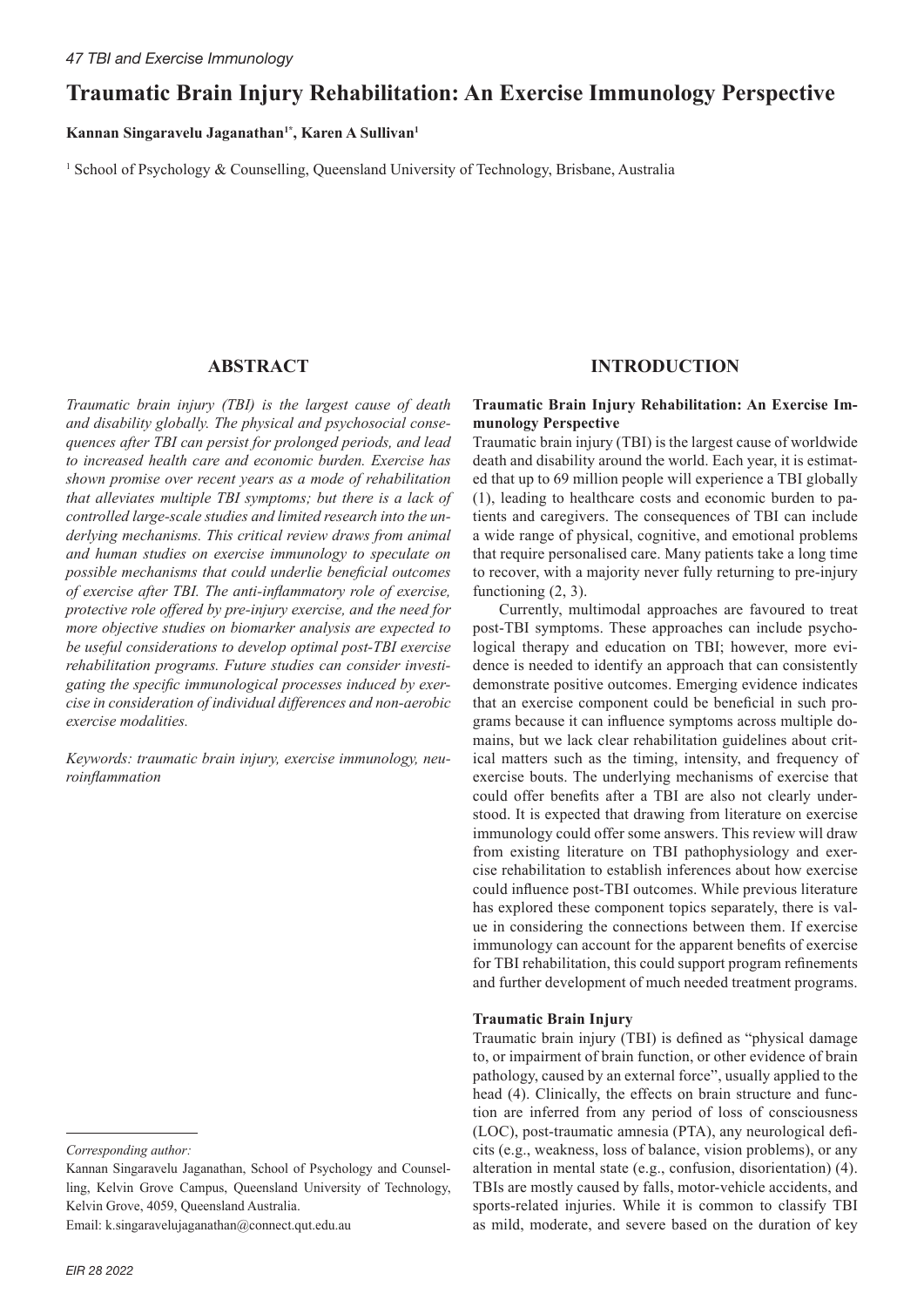clinical indicators, such as LOC and PTA (5), these indicators do not always predict the magnitude of clinical and functional outcomes in individuals. Most TBIs are mild injuries (mTBI), also referred to as concussion in the literature (5-7), but the term concussion is less used, because it lacks diagnostic utility (8). In general, TBIs of all severities can cause physical and psychosocial consequences (5), resulting in increased healthcare burden and economic costs. A minority of people with mTBI can also suffer from a range of physical, cognitive, and emotional problems called post-concussion symptoms that can be persistent for months or years (9, 10). A history of mT-BIs or sub-concussive injuries over prolonged periods is also thought to increase the risk for neurodegenerative conditions such as chronic traumatic encephalopathy (CTE) and Alzheimer's disease (AD) (8, 11).

TBIs pose considerable prognostic challenges. The diagnosis of moderate or severe TBIs can be aided by techniques such as neuroimaging and injury modelling from animal/human studies due to more measurable tissue damage (8). Along with physical symptoms resulting from primary trauma, the heterogeneity in factors across individuals (e.g., pre-existing psychological problems, history of injury) can result in varying levels of immune system activation and modulation, changing the clinical and functional course of outcomes post-TBI (12). This can plausibly explain why symptomology and recovery trajectories can be different in people after TBI. For those with mTBI, including the small proportion of whom experience persistent post-concussion symptoms, the pathology is less clear, given the lack of overt contusions or haemorrhage (8). The use of different clinical definitions and indicators (13), the lack of sufficient systematic evaluation of the impact of TBIs across the lifespan (14, 15), the fact that people with milder injuries might also require dedicated treatment from healthcare professionals (16) and the absence of reliable prognostic biomarkers especially for milder injuries (17) further affect the understanding of TBI outcomes. Notwithstanding such complexities, a review to better understand how rehabilitation efforts such as exercise work to improve outcomes can provide a neurobiological rationale and advance the field.

#### **CURRENT REHABILITATION FOR TBI**

Existing rehabilitation for TBI focuses on interdisciplinary, goal-oriented approaches to reduce disability and improve functioning in people. Neurocognitive therapies have shown promise in identifying and treating attention and memory problems (18, 19). Visual scanning techniques can assist people with visuospatial deficits (20), while more targeted approaches such as physical therapy and vestibular therapy are often used to aid motor recovery, vertigo, or balance problems (21-23). While such individualised approaches are ideal, the heterogeneity in clinical and functional outcomes (24), taken together with the difficulty of reliably predicting prognosis (25) make the provision of comprehensive care challenging and resource intensive. Individualised approaches are expected to address specific clinical outcomes post-TBI, but the underlying mechanisms behind one or more treatment modalities have not been clearly established. Exploring the rationale behind why a mode of rehabilitation might be effective through a neurobiological lens can be useful to make informed and objective decisions for TBI patients.

Exercise has shown promise with TBI rehabilitation in recent years. Studies have demonstrated that exercise can increase cerebral growth factor levels (26-29), reduce apoptosis (30-32), promote neurogenesis, neuronal survival, and regeneration (33-36), reduce lesion size (37, 38) , modulate inflammatory responses (39), reduce astrocytosis (40, 41) , and improve cerebral blood flow (42, 43). Findings from animal studies have contributed towards exercise being considered as a potential non-pharmacological approach to aid recovery after TBI. Given that symptoms from mTBIs are less incapacitating, and there can be a heightened risk of mobility in severe TBI patients, exercise rehabilitation research has largely focused on people with milder injuries (i.e., mTBIs or concussion). Most of the exercise studies have also focused on sports-related concussions (44), as athletes are expected to be more conditioned and less susceptible to adverse risks from exercise post-injury.

The efficacy of exercise rehabilitation for TBI is mixed in the literature. A lack of controlled studies with large samples tempers any general conclusions that exercise could be an effective treatment option. Nonetheless, several reviews on exercise rehabilitation after mTBI have demonstrated moderate support of exercise over and above a natural course of recovery (45-51). Owing to the salutary effects of exercise on positive physical and psychological health outcomes, exercise is often put forward as a non-pharmacological treatment option that can address one or more symptoms across physical, psychological, and cognitive domains after TBI (i.e., 'pan-domain') (52). However, ambiguity remains around exercise variables that are optimal, and that can be replicated in larger studies. As with other TBI rehabilitative modalities, physiological mechanisms underpinning exercise and its effect on symptoms are also not well understood. It is expected that exercise immunology may hold some answers in relation to restoring some of the deficits arising from TBI pathophysiology. While existing exercise literature predominantly focuses on mTBI, the generic pathophysiology after a brain injury can be understood from injuries of all severities (8). If inferences about exercise immunology can be made from currently available exercise studies, it may set forth the further exploration of how exercise affects recovery from more severe TBIs in future.

### **PATHOPHYSIOLOGY OF TBI**

TBI pathophysiology has been investigated using animal models to better understand neuronal death, blood-brain barrier breakdown, oxidative stress, the influence of neurobiological forces that disrupt cell architecture, as well as the role of neuroinflammation (8, 53). Neuroinflammation, which is a key characteristic of the immune system and of interest to this review, is a protective process in central nervous system (CNS) injury (e.g., TBI, stroke); but if this inflammation is too intense and continues for prolonged periods, it can be detrimental, and cause secondary injury after TBI (54). While there is yet to be conclusive evidence on direct causal effects, there is emerging literature that has associated the cascade of processes in secondary injury with cognitive and emotional symptoms post-TBI (8, 55). Secondary injury is also considered a risk factor for neurodegenerative diseases, and there is increasing focus on this in recent literature (8, 11). In TBI,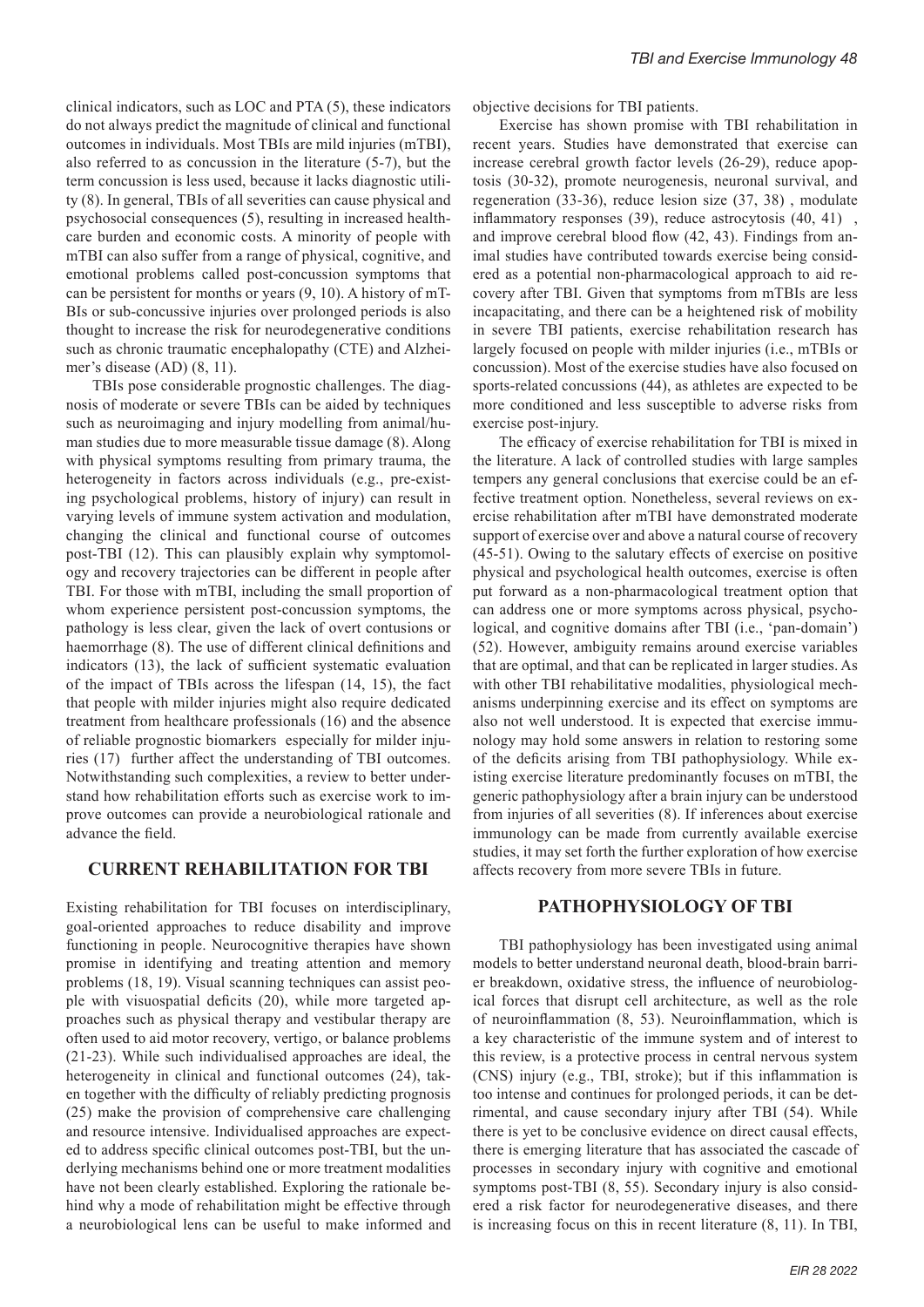the primary injury occurs immediately after cerebral trauma resulting in contusion of brain tissue, damage to blood vessels, and axonal shearing, all leading to disruptions in brain function (56-58). Secondary injury can ensue through a complex cascade of neurobiological processes such as ischemic and hypoxic damage, cerebral oedema, elevated intracranial pressure, and infection (56-58). This cascade of neurological and metabolic activity is thought to be induced by an interplay of several factors, including glutamate excitotoxicity, perturbation of cellular calcium homeostasis, membrane depolarisation, mitochondrial dysfunction, inflammation, apoptosis, and diffuse axonal injury (59, 60).

Specific to mTBI, while the general cascade of events is similar to that observed in more severe TBI, increased attention is placed on less observable neurometabolic activity. Immediately after an mTBI, disruption of neuronal membranes, diffuse axonal injury and cellular responses are expected to demand significant energy. In efforts to restore homeostasis, cellular membranes shift into a state of overdrive; but disruptions to cerebral blood flow cause a metabolic crisis (55, 61). This "vulnerability" phase is proposed as a possible explanation for post-concussive vulnerability, persistent symptomology, as well as considerable risks for consecutive injuries (i.e., second impact syndrome).

## **POST-TBI NEUROINFLAMMATION**

In research on post-TBI neuroinflammation, both animal and human studies provide evidence of both central and peripheral inflammatory responses (62-64). These responses include, but are not limited to, activation of resident microglia (e.g., central response) and recruitment of macrophages, dendritic cells, neutrophils, B and T lymphocytes, and meningeal inflammation (e.g., peripheral responses) (8, 57, 65-68). Animal studies have consistently demonstrated an upregulation of proteins such as glial fibrillary acidic protein (GFAP) and ionised calcium-binding adaptor molecule (Iba1), as well as increased levels of proinflammatory cytokines and chemokines after a TBI (66, 67, 69). Exacerbation of neuroinflammation in repeated injuries in quick succession has also been observed (70, 71), lending further support for the potential ramifications of excessive neuroinflammatory processes in such circumstances.

The clinical indicators of moderate/severe TBI can be very different to mTBI, but as with the general pathophysiology, the neuroinflammatory processes that set in after an injury are thought to be similar (8). More importantly, the prolonged state of proinflammatory processes can affect neurobiological recovery because of the influx of infiltrating cells from peripheral systems (72), which in turn influence resident microglia activity and lead to persistent clinical outcomes (73-76). mTBI studies primarily show central inflammatory responses and activation of resident immune cells; but there is no substantial evidence of infiltration of peripheral immune cells, and its role in persistent symptomology. Meningeal inflammation, microglial activation, and some monocyte/macrophage recruitment to the cerebrovasculature has been noted in mild injuries (8). The magnitude and duration of inflammatory responses can be expected to increase in proportion to the severity of the injury and persist for prolonged periods (54, 77-79) — especially in the presence of parenchymal bleeding, haemorrhage or structural injury. A recent study revealed traces of neuroinflammation up to 1 year after an mTBI (80). This suggests that inflammatory processes can persist (even if injuries are mild) and highlights the need for more research into better identification and prediction of such post-TBI neuroinflammatory processes for different injury severities.

To summarise, neuroinflammation in the brain is a key immune response to CNS injury. It involves the activation of resident glia (microglia and astrocytes) and the recruitment of immune cells in the peripheral system (68). In TBI, microglia play a critical role as the first line of defence, producing anti-inflammatory mediators, clearing cellular debris, and orchestrating neurorestorative mechanisms for recovery (81). However, microglia can be a double-edged sword, because excessive amounts for prolonged periods can produce proinflammatory mediators that can exacerbate brain damage, hinder restorative activity and functional recovery (57, 81). Figure 1 summarises the physiological and neuroinflammatory processes that are thought to contribute towards clinical consequences post-TBI.

Studies on neuroinflammation suggest that interventions targeted to modulate inflammation may potentially reduce secondary injury cascades and improve recovery  $(53, 57)$ . Yet, the clinical efficacy of measures to regulate inflammation after TBI remains questionable, possibly due to the considerable variations in study protocols, individual differences in immune responses, and the heterogeneity of TBI (53, 65). For these reasons, and established evidence that exercise can alter pro-inflammatory processes and also elicit neuroprotective actions, it is a rehabilitation option worth exploring in greater detail (82-85).

Before proceeding to applications of such models to better understand the potential effects of exercise on post-TBI outcomes, it is important to acknowledge that any generalisations being made to humans through predominantly animal models in this area of work need to take a cautionary approach. The closed and open head models used in animal studies to simulate TBI cannot replicate the representation of the injury in humans because of the much higher pathogenetic heterogeneity (25, 53). Injury severity in animal studies is often classified according to how the injury was induced (e.g., fluid percussion injury vs controlled cortical impact injury), rather than by the severity of clinical indicators observed in humans (53). While efforts are made to ensure some uniformity in animal studies, TBI studies in humans need to consider pre-existing factors, concurrent stressors, and individual differences in physiological make-up, that can all affect immune responses (53). Finally, the neuroinflammatory and immune system responses described in this review are specific to further the understanding of exercise immunology after TBIs. For a more comprehensive review of immunological processes post-TBI, see Postolache et al. (53), McKee and Lukens (78) and Simons et al. (11).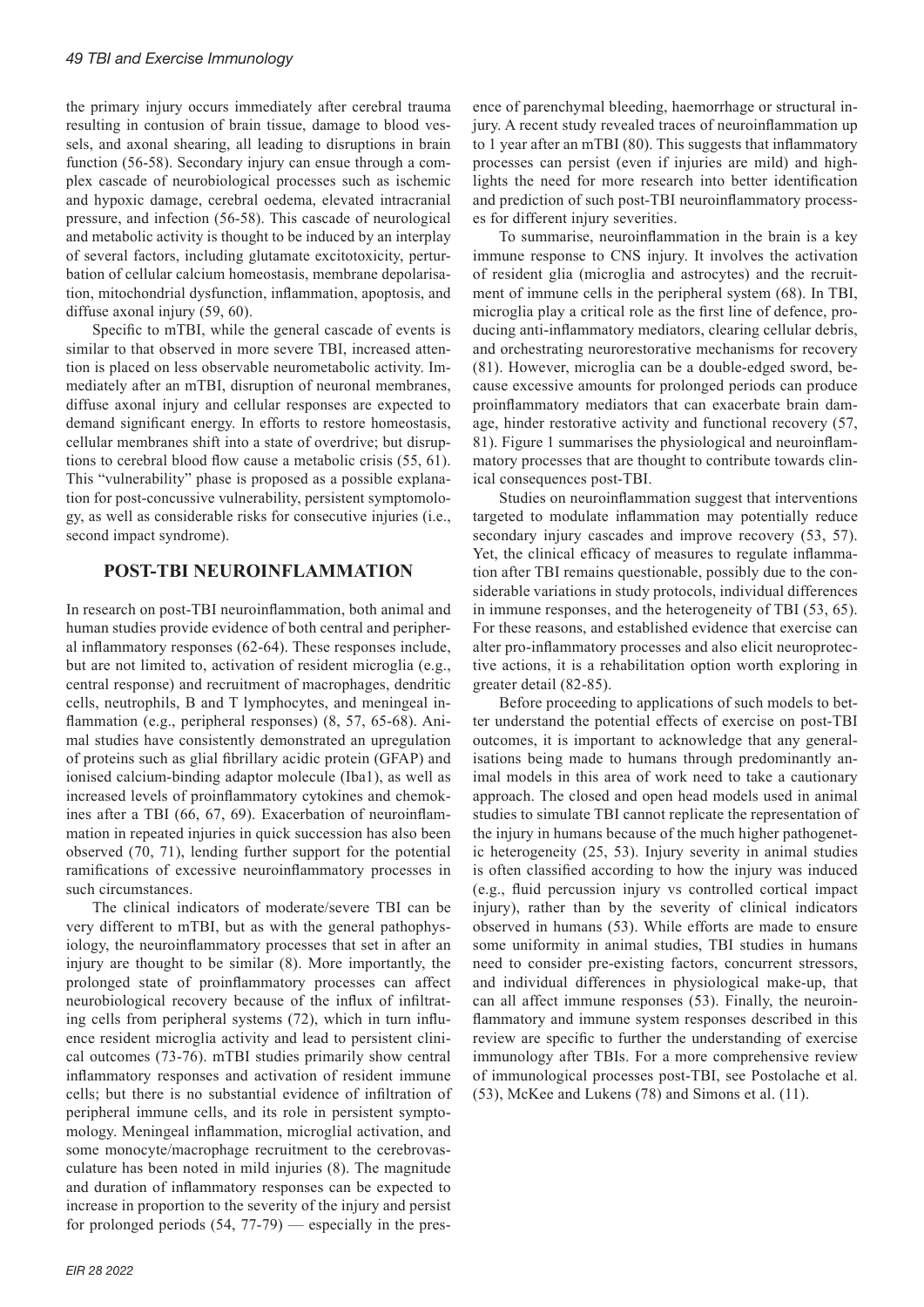

Figure 1. Summary of Physiological and Neuroinflammatory Processes Resulting in Possible Consequences After a TBI From Time of Injury

Note. Panel A briefly describes both the immediate primary and secondary injury outcomes that are part of the neurometabolic cascade of events post-TBI. Panel B outlines the key neuroinflammatory processes that take effect as part of the CNS immune response. Panel C describes some of the possible outcomes and risks that arise due to prolonged neuroinflammation processes. Dotted lines denote the need for further research to establish more conclusive evidence in these areas.

# **EXERCISE IMMUNOLOGY**

Exercise immunology is a relatively new area of study that examines how the immune system responds to exercise (86-88). Progressing from research on acute changes in immune cell function, exercise immunology has now evolved to studying specific clinical outcomes and personalised approaches for various diseases (89). Animal studies on exercise immunology have contributed to the understanding that exercise (i) facilitates endogenous repair mechanisms (90), (ii) elicits neuroprotective actions evidenced in molecular system associated with control of cellular metabolism and synaptic plasticity (91, 92), and (iii) exerts prophylactic effects on acute hyperglycaemia and cerebral inflammatory response induced by TBI (93). Exercise can also alter systematic inflammatory states by reducing pro-inflammatory cytokines and neutrophils in the blood (85, 94, 95). These properties of exercise seem favourable to counteract some of the maladaptive processes after TBI. A closer examination of exercise studies on animals and humans post-TBI follows to draw any useful inferences about exercise immunology.

## **Animal Studies on Post-TBI exercise**

Current animal models examining the effects of exercise have reported positive effects, such as increased levels of neurotrophic factors and increased anti-inflammatory responses. Crane and colleagues (96) compared the effects of voluntary exercise on TBI in rats with bilateral cortical contusions to the medial frontal cortex, or sham surgery. The authors reported greater neuroinflammatory responses in the animals that received the lesion through an increase in GFAB and Iba1 cells, but exercise did not lead to improved cognitive performance. Piao et al. (39) investigated time-dependent effects and the underlying mechanisms of exercise post-TBI using a cortical impact model involving mice. The mice that were exercised 5 weeks after the injury, as opposed to 1-week post-injury, showed significantly reduced memory impairments. Cognitive recovery was associated with attenuation of inflammatory pathways, activation of alternative inflammatory responses, and enhancement of neurogenesis. More importantly, the study concluded that the improved cognitive performance resulting from later exercise could have been due to more optimal balance of microglia expression and increased growth factor levels.

A protective aspect of exercise in the neuroinflammatory process is also a significant consideration. Mota et al. (97) investigated whether previous exercise (i.e., aerobic training) could act as a protective factor post-TBI using a fluid percussion induced (FPI) injury in rats. Rats that underwent 4 weeks of training were compared with sedentary rats after an FPI. The findings suggested that pre-injury exercise could exert protective effects by delaying or preventing secondary cascades post-TBI that led to long-term cell damage and neurobehavioral deficits. An important finding in this study was that regularly performed exercise appeared to have an anti-inflammatory effect, which supports other findings (98, 99). Similarly, de Castro et al. (93) induced neuroinflammation and oxidative stress in rats using an FPI. The study found that prior exercise modulated oxidative-inflammatory functions, putting forward the idea that exercise could be a preventive measure to minimise adverse consequences of TBI.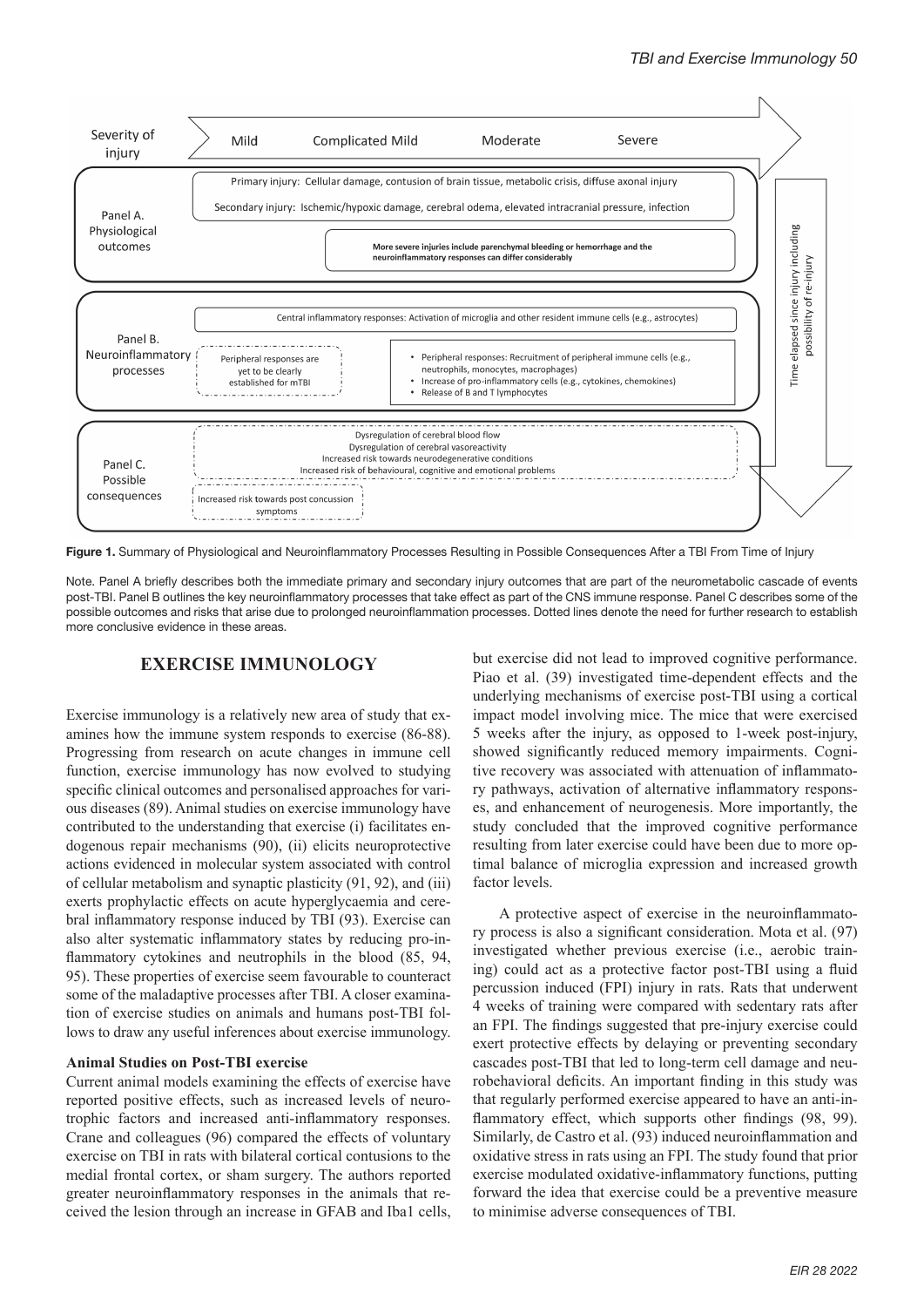#### *51 TBI and Exercise Immunology*

A series of rodent studies by Griesbach and colleagues (100, 101) further highlighted that voluntary exercise could upregulate brain derived neurotrophic factors (BDNF) and enhance recovery, but only after a period of delay post-injury. It was observed that the time window for resting before exercise could be beneficial increased with the severity of injury (102) and commencing exercising too early impacted growth factors levels and neuroplasticity negatively (103-105). These findings have important implications for exercise rehabilitation and immunology. The later administration of exercise, but not in the acute phase post-TBI, demonstrated benefits in some of these animal studies, suggesting that exercise may be optimal after allowing natural immune responses, including neuroinflammation, to take effect and resolve. Thus, commencing exercise too early post-TBI could disrupt the restorative immunity mechanisms such as cleaning of impacted tissue, protection of infections and increasing brain oxygen demand (95). The optimal time for commencing exercise in humans is yet to be determined, but these animal studies provide some groundwork to expand upon.

#### **Human Studies on Post-TBI exercise**

Over the past decade, there has been an increase in studies investigating the effects of exercise on post-TBI outcomes. As pointed out previously, most exercise studies has focused on athletes with mTBI/concussion, in view of the risk and ambulatory concerns for those with more severe TBIs. Early approaches to post-concussion rehabilitation involved prolonged rest or a "cocooning" model of care, emphasising sensory deprivation (106). The effectiveness of such sedentary methods was questioned and promising evidence from animal studies led to controlled studies on exercise in humans. Leddy and colleagues (107) were one of the first research groups to establish the safety of exercise rehabilitation in the post-acute stages after mTBI. Subsequent studies led to the establishment of graded sub-symptom threshold exercise, an aerobic exercise protocol that entailed progressive exercising to an intensity just below that which could trigger symptoms, demonstrating moderate benefits in symptom outcome (108-112). Derivatives of this hallmark feature have been adopted in various exercise studies in post-concussion rehabilitation research (113-117), but participants have been mostly athletes and adolescents, with a focus on post-intervention symptomology.

 Most of the human exercise studies have not drawn direct relationships associating mechanisms of exercise immunology, but some parallels can be drawn between exercise immunology literature and post-concussion exercise rehabilitation. Leddy et al. (108) used an fMRI study to demonstrate restored patterns of hemodynamic response to pre-injury levels after an aerobic exercise intervention. Clausen and colleagues (118) pointed out that exercise intolerance after a concussion was attributed to abnormal cerebral blood flow (CBF) regulation as a result of altered sensitivity to carbon dioxide in the brain and/or circulatory system. The hemodynamic responses and restoration of cardiopulmonary processes observed in these studies can all be plausibly explained as a broader outcome of exercise immunology in effect (85, 89). While these studies did not specifically examine the anti-inflammatory effects of exercise, the outcomes could be indicative of potential by-products of the top-down anti-inflammatory mechanisms of exercise. More specifically, the energy crisis after a TBI, the metabolic demands and the neuroinflammatory responses that follow can potentially disrupt neurovascular coupling (i.e., glia, neurons and blood vessels acting as an integrated unit to distribute CBF), cerebral vasoreactivity (i.e., CBF responses to changes in carbon dioxide that is a vital homeostatic function) and cerebral autoregulation (i.e., regulatory mechanisms that counteract effects of arterial pressure fluctuations). The regulatory effects of exercise on such profound immune responses through hemodynamics (87), metabolic and cell function (88) have been noted in both exercise and post-concussion literature (119, 120).

The sub-symptom threshold exercise paradigm, distinctive to post-concussion rehabilitation, and the window of time to allow before exercise commencement in post-concussion literature are other areas that may also be linked with exercise immunology. There is evidence from exercise immunology literature, albeit contentious, that unaccustomed high-intensity exercise (i.e., practised by some elite athletes and the military) can be counterproductive to the immune system (86, 121). The current consensus is for exercising at a moderate intensity to be most conducive for optimal immunology processes to take effect (89). This appears to mirror the advice for post-concussion exercise rehabilitation, which recommends 80-90% of the sub-symptom threshold heart rate (HR) on a systematic assessment of exercise tolerance (i.e., a treadmill test) or 50-60% of the age-predicted maximum HR. Similarly, it is a common recommendation for sports-related concussion rehabilitation to allow an initial period of rest after a concussion before attempting any progressive return to activity. It is possible to draw a link here to previously observed findings in exercise immunology, whereby exercising too soon post-injury was found to impede the natural immune response. Interestingly, some post-concussion exercise studies have administered exercise in very acute stages (i.e., 2-5 days post injury) with encouraging findings (110, 122, 123). While it is difficult to interpret meaningful findings from these studies (given the small sample sizes), a possible explanation could be that mild injuries may not necessitate a prolonged period of natural immune responses as compared to more severe TBIs.

#### **Implication of Findings**

Taken together, despite the challenges in translating findings from animal models to humans, the promising findings from exercise studies have established some congruence. Both animal (124) and human studies (125) have demonstrated positive effects of aerobic exercise on cognitive and motor performance after TBI. Studies on TBI patients have also reported improvements in depression and anxiety after post-injury exercise (126, 127). As the exploration of exercise immunology specific to post-TBI rehabilitation can be considered to be in its nascent stages, any inferences drawn are speculative at this stage. Nevertheless, this review aims to integrate findings from both animal and human studies for the specific context of exercise rehabilitation for TBI. The findings have cast some light on the broad and specific mechanisms underlying exercise immunology, the role of prior exercise towards immune responses and the need to consider exercise variables for optimal effects. Figure 2 shows a summary of the possible effects exercise can exert on neurobiological mechanisms to regulate neuroinflammatory responses and potentially improve neurobiological recovery.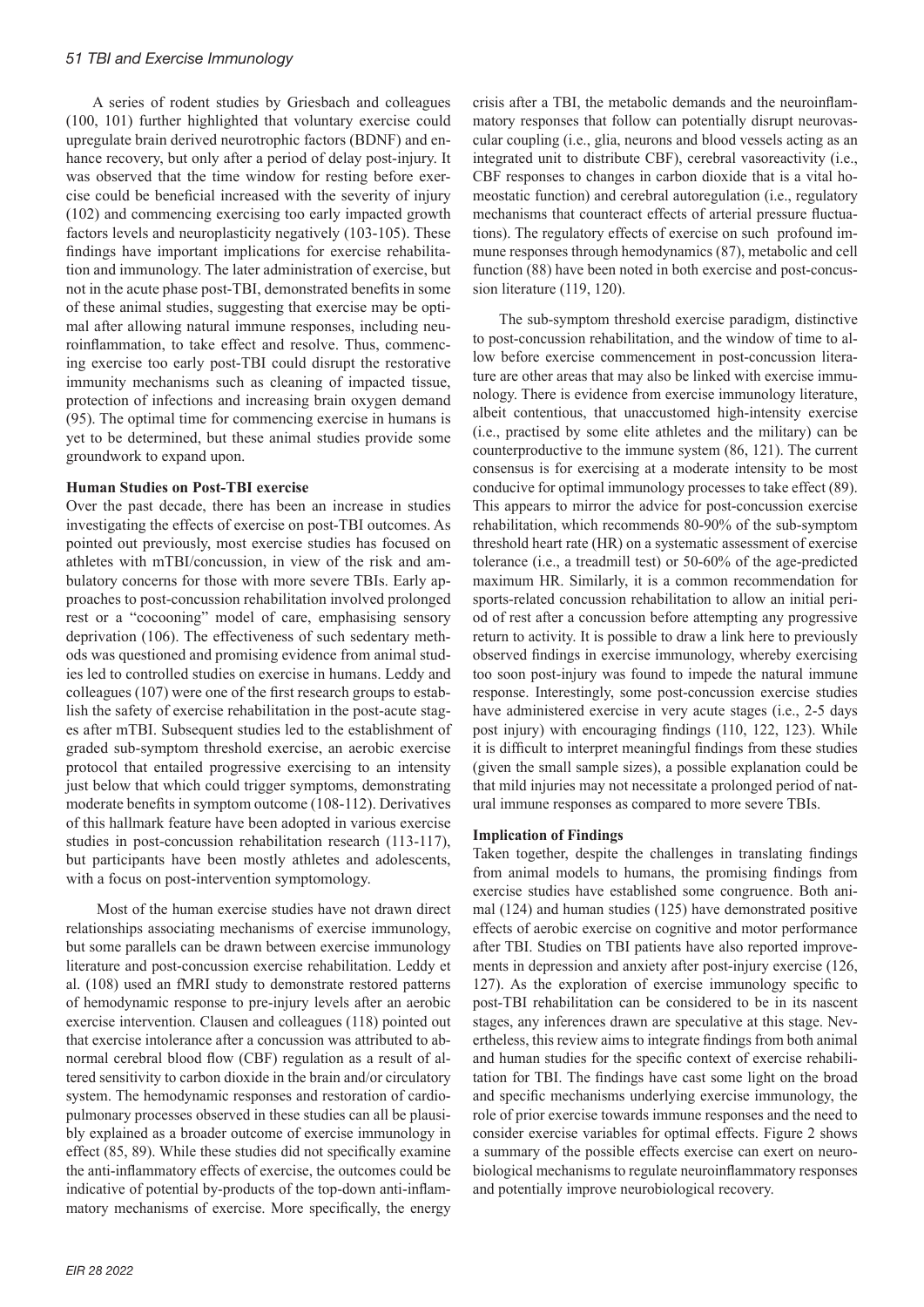

Figure 2. Summary of Proposed Effects of Exercise Modulating Neuroinflammatory Processes Post-TBI Note. TBI: traumatic brain injury; The figure is a schematic of neuroinflammatory processes that are a key natural immune response to injury in the central nervous system (e.g., traumatic brain injury). The inverted-U curve denotes the dual role of the neuroinflammatory process, where it is beneficial to neurobiological recovery, but only up to a point after which pro-inflammatory processes can be detrimental for recovery. The dotted line indicates the proposed trajectory of recovery that can possibly be exerted through exercise. Exercise is expected to modulate neuroinflammation and facilitate recovery through a wide range of complex neurobiological processes. Some examples of these enhancing (i.e., upward arrow) and attenuating (i.e., downward arrow) processes are included under the dotted line.

#### **FUTURE DIRECTIONS**

Future exercise research for post-TBI rehabilitation can consider more specific and objective measures of exercise immunology. There is considerable interest in biomarkers in TBI studies, and exercise studies on TBI patients can examine the various anti- and pro-inflammatory processes resulting from various exercise protocols from start to end of an intervention program. This will significantly enhance TBI rehabilitation efforts to date, allow researchers to better understand immunological processes induced by exercise and perhaps identify exercise prescription guidelines for best effects. Including participants with a history of injury and other pre-existing issues in such studies can also help to clarify differences in the immune responses and the influence of exercise in the different profiles of people at risk of TBI. Notably, the use of biomarkers to identify inflammatory processes is not without problems. For example, some inflammatory cytokines are non-specific to central inflammatory responses, because peripheral injuries can also influence these markers. While cerebrospinal fluid levels may reveal biomarkers more specific to central inflammation, blood-brain barrier dysfunction after TBI can further confound any findings. A potential solution could be to identify both blood and cerebrospinal fluid biomarkers, especially in more severe injuries. For mild injuries, the use of MRI and near-infrared spectroscopy could be useful to determine a more indicative index (57).

More specific studies with larger, diverse samples are required to provide a clearer understanding of how the immune response induced by exercise can be different across demographics such as age and gender. Older age is considered to be a risk factor for TBI (128), and trauma-induced inflammatory processes have shown to increase with age (129, 130). A better understanding of such "immunosenescence" is particularly important, given the increased incidence of TBIs in older people. Exploring how exercise immunology affects this population can help to determine if the benefits of exercise can outweigh any risks for more vulnerable demographics. While the immune response may not be as reactive in older age, further research in this population can help to better understand if there are wider effects of exercise that extend beyond the expected capabilities to modulate inflammatory processes. Gender differences in immune responses also warrant further investigation, considering evidence of neuroprotection from female hormones (131). Most of the animal models studying inflammatory responses post-TBI have been conducted in male animals; how females respond to TBI is still relatively unknown (57). This is particularly important, given that males have an elevated risk of TBI, whereas females have an increased risk of prolonged symptoms after mTBI (7, 132).

The literature on exercise immunology and exercise post-TBI, respectively, has focused on cardiorespiratory exercise (86), and there is a lack of research on other exercise paradigms such as resistance training, or combined aerobic and resistance training. Future studies exploring different exercise paradigms and the potential effects of exercise immunology can be useful to offer more variety in TBI rehabilitation options and could reveal new models of care. There are emerging findings highlighting the potential for resistance training to induce neural adaptations beneficial for synaptic plasticity (133), suggesting that such exercises could be further ex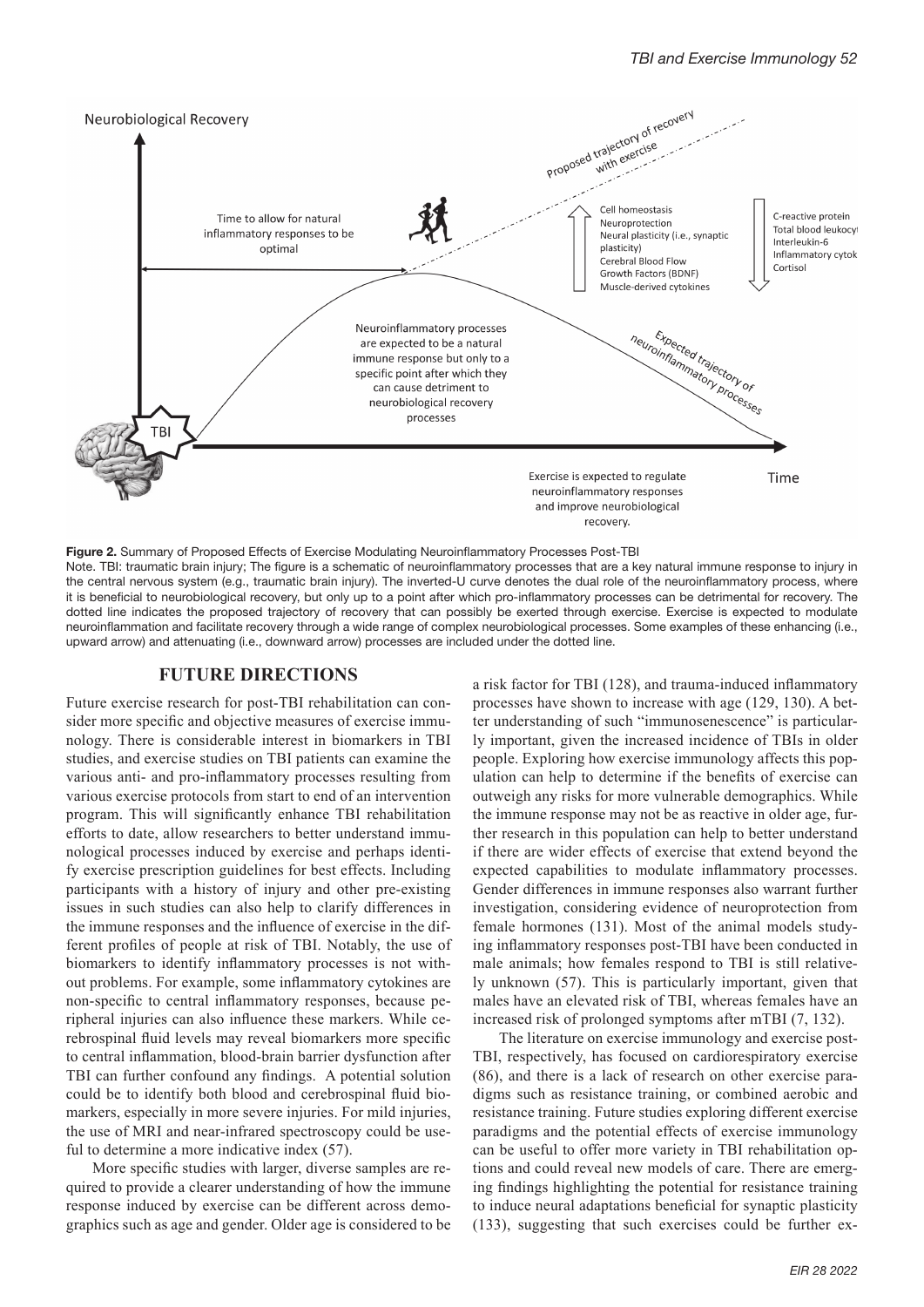plored for those with more severe disabilities after TBI. Resistance training programs that include seated exercise could also be considered to determine if this form of exercise can benefit people with post-TBI ambulatory or vestibular issues, and if such benefits correlate with immunological factors.

While this review emphasised neuroinflammation and the potential anti-inflammatory properties of exercise on post-TBI outcomes, it is important to acknowledge that the benefits of exercise can extend to reduction of apoptosis, increased neurogenesis, enhanced neuroplasticity and increased cerebral blood flow. It is difficult to decouple just the anti-inflammatory characteristics of exercise, as this can be impossible. Any benefits observed could be the outcome of a cascade of neurobiological activity. Additionally, psychological benefits from exercise such as mood improvements can also be a result of complex neurotransmission and hormonal activity, which cannot be entirely explained from an immunological perspective. Nevertheless, the promise of exercise still holds for its ability to potentially influence post-TBI symptoms across multiple domains, and possibly from a profound system-wide process.

## **CONCLUSIONS**

TBI is complex and can affect people from all walks of life. A multi-factorial approach to understand and develop effective rehabilitation is necessary. Exercise has shown promise over recent years as a pan-domain option to alleviate multiple symptoms across physical and psychological domains. However, specific mechanisms underlying the potential benefits of exercise are not well understood. Both animal and human studies on exercise immunology are useful to cast some light on the anti-inflammatory role and the neuroprotective benefits offered by exercise. While post-TBI exercise studies have yet to explore exercise immunology in detail, current findings from post-concussion exercise rehabilitation studies allow some parallels to be drawn. Speculation that exercise immunology is at work to alleviate post-TBI symptoms should serve as a useful springboard for more objective studies in this area.

## **Author contributions:**

The concept for the article was developed by KSJ and KS. The first author led the drafting of all sections. The second author provided advice on the drafts. Both authors approved the final version of the article.

# **Acknowledgements:**

Kannan Singaravelu Jaganathan acknowledges QUT for a Research Training Program Stipend.

# **REFERENCES**

- 1. Dewan MC, Rattani A, Gupta S, Baticulon RE, Hung YC, Punchak M, Agrawal A, Adeleye AO, Shrime MG, Rubiano AM, Rosenfeld JV, and Park KB. Estimating the global incidence of traumatic brain injury. J Neurosurg 1-18, 2018.
- 2. Maas AIR, Menon DK, Adelson PD, Andelic N, Bell MJ, Belli A, Bragge P, Brazinova A, Büki A, Chesnut RM, Citerio G, Coburn M, Cooper DJ, Crowder AT, Czeiter E, Czosnyka M, Diaz-Arrastia R, Dreier JP, Duhaime AC, Ercole A, van Essen TA, Feigin VL, Gao G, Giacino J, Gonzalez-Lara LE, Gruen RL, Gupta D, Hartings JA, Hill S, Jiang JY, Ketharanathan N, Kompanje EJO, Lanyon L, Laureys S, Lecky F, Levin H, Lingsma HF, Maegele M, Majdan M, Manley G, Marsteller J, Mascia L, McFadyen C, Mondello S, Newcombe V, Palotie A, Parizel PM, Peul W, Piercy J, Polinder S, Puybasset L, Rasmussen TE, Rossaint R, Smielewski P, Söderberg J, Stanworth SJ, Stein MB, von Steinbüchel N, Stewart W, Steyerberg EW, Stocchetti N, Synnot A, Te Ao B, Tenovuo O, Theadom A, Tibboel D, Videtta W, Wang KKW, Williams WH, Wilson L, and Yaffe K. Traumatic brain injury: integrated approaches to improve prevention, clinical care, and research. Lancet Neurol 16: 987-1048, 2017.
- 3. Wilson L, Stewart W, Dams-O'Connor K, Diaz-Arrastia R, Horton L, Menon DK, and Polinder S. The chronic and evolving neurological consequences of traumatic brain injury. Lancet Neurol 16: 813-825, 2017.
- 4. Menon DK, Schwab K, Wright DW, and Maas AI. Position Statement: definition of traumatic brain injury. Arch Phys Med Rehab 91: 1637-1640, 2010.
- 5. Wagner AK, Franzese K, Weppner JL, Kwasnica C, Galang GN, Edinger J, and Linsenmeyer M. 43 - Traumatic Brain Injury. In: Braddom's Physical Medicine and Rehabilitation (Sixth Edition), edited by Cifu DX. Philadelphia: Elsevier, 2021, p. 916-953.e919.
- 6. Bigler ED. Neuropsychology and clinical neuroscience of persistent post-concussive syndrome. J Intl Neuropsych Soc 14: 1-22, 2008.
- 7. Cassidy JD, Carroll LJ, Peloso PM, Borg J, Von Holst H, Holm L, Kraus J, and Coronado VG. Incidence, risk factors and prevention of mild traumatic brain injury: results of the WHO Collaborating Centre Task Force on Mild Traumatic Brain Injury. J Rehab Med 28, 2004.
- 8. Verboon LN, Patel HC, and Greenhalgh AD. The immune system's role in the consequences of mild traumatic brain injury (concussion). Front Immunol 12: 2021.
- 9. Polinder S, Cnossen MC, Real RGL, Covic A, Gorbunova A, Voormolen DC, Master CL, Haagsma JA, Diaz-Arrastia R, and von Steinbuechel N. A multidimensional approach to post-concussion symptoms in mild traumatic brain injury. Front Neurol 9: 1113, 2018.
- 10. Theadom A, Starkey N, Barker-Collo S, Jones K, Ameratunga S, and Feigin V. Population-based cohort study of the impacts of mild traumatic brain injury in adults four years post-injury. PLoS One 13: e0191655, 2018.
- 11. Simon DW, McGeachy MJ, Bayır H, Clark RSB, Loane DJ, and Kochanek PM. The far-reaching scope of neuroinflammation after traumatic brain injury. Nature Reviews Neurology 13: 171-191, 2017.
- 12. Kenzie ES, Parks EL, Bigler ED, Lim MM, Chesnutt JC, and Wakeland W. Concussion as a multi-scale complex system: an interdisciplinary synthesis of current knowledge. Front Neurol 8: 2017.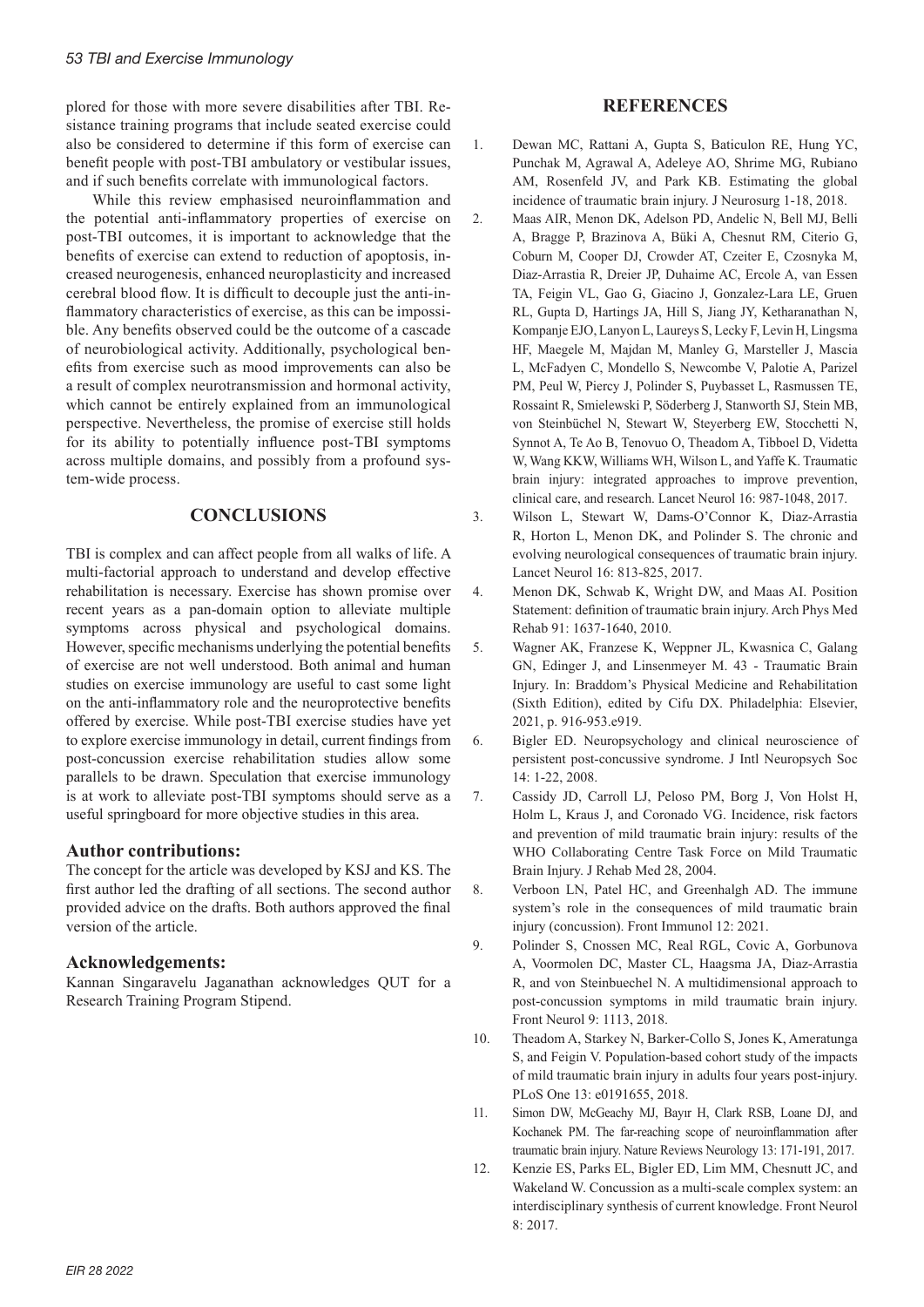- 13. Flanagan SR, Hibbard MR, Riordan B, and Gordon WA. Traumatic brain injury in the elderly: diagnostic and treatment challenges. Clin Geriatric Med 22: 449-468, 2006.
- 14. Bogner J, and Corrigan JD. Reliability and predictive validity of the Ohio State University TBI identification method with prisoners. J Head Trauma Rehabil 24: 279-291, 2009.
- 15. Lequerica AH, Arango-Lasprilla JC, Krch D, and Corrigan JD. Assessing lifetime exposure to traumatic brain injury among an international sample of Spanish speakers. NeuroRehab 48: 109-117, 2021.
- 16. Prince C, and Bruhns ME. Evaluation and treatment of mild traumatic brain injury: the role of neuropsychology. Brain Sci 7: 105, 2017.
- 17. Mondello S, Schmid K, Berger RP, Kobeissy F, Italiano D, Jeromin A, Hayes RL, Tortella FC, and Buki A. The challenge of mild traumatic brain injury: role of biochemical markers in diagnosis of brain damage. Med Res Rev 34: 503-531, 2014.
- 18. Cicerone KD. Remediation of "working attention" in mild traumatic brain injury. Brain Inj 16: 185-195, 2002.
- 19. Hart T, Whyte J, Millis S, Bode R, Malec J, Richardson RN, and Hammond F. Dimensions of disordered attention in traumatic brain injury: further validation of the Moss Attention Rating Scale. Arch Phys Med Rehabil 87: 647-655, 2006.
- 20. Cicerone KD, Dahlberg C, Kalmar K, Langenbahn DM, Malec JF, Bergquist TF, Felicetti T, Giacino JT, Harley JP, Harrington DE, Herzog J, Kneipp S, Laatsch L, and Morse PA. Evidencebased cognitive rehabilitation: recommendations for clinical practice. Arch Phys Med Rehabil 81: 1596-1615, 2000.
- 21. Adams J, and Moore B. Return to meaningful activities after a multi-modal rehabilitation programme among Individuals who experience persistent dizziness and debility longer than 9 months after sustaining a concussion: A case series. Physiother Can 69: 249-259, 2017.
- 22. Gottshall K. Vestibular rehabilitation after mild traumatic brain injury with vestibular pathology. NeuroRehab 29: 167- 171, 2011.
- 23. Sheese N, and Hammeke T. Rehabilitation from postconcussion syndrome: Nonpharmacological treatment. In: Concussion, edited by Karger S2014, p. 149-160.
- 24. Chua KS, Ng YS, Yap SG, and Bok CW. A brief review of traumatic brain injury rehabilitation. Ann Acad Med Singap 36: 31-42, 2007.
- 25. Silverberg DN, Gardner AJ, Brubacher JR, Panenka WJ, Li JJ, and Iverson GL. Systematic review of multivariable prognostic models for mild traumatic brain injury. Journal of Neurotrauma 32: 517-526, 2015.
- 26. Kim MW, Bang MS, Han TR, Ko YJ, Yoon BW, Kim JH, Kang LM, Lee KM, and Kim MH. Exercise increased BDNF and trkB in the contralateral hemisphere of the ischemic rat brain. Brain Res 1052: 16-21, 2005.
- 27. Chung JY, Kim MW, Bang MS, and Kim M. The effect of exercise on trkA in the contralateral hemisphere of the ischemic rat brain. Brain Res 1353: 187-193, 2010.
- 28. Chang HC, Yang YR, Wang PS, Kuo CH, and Wang RY. Insulin-like growth factor I signaling for brain recovery and exercise ability in brain ischemic rats. Med Sci Sports Exerc 43: 2274-2280, 2011.
- 29. Ke Z, Yip SP, Li L, Zheng XX, Tam WK, and Tong KY. The effects of voluntary, involuntary, and forced exercises on motor recovery in a stroke rat model. Annu Int Conf IEEE Eng Med Biol Soc 2011: 8223-8226, 2011.
- 30. Chang HC, Yang YR, Wang PS, and Wang RY. Quercetin enhances exercise-mediated neuroprotective effects in brain ischemic rats. Med Sci Sports Exerc 46: 1908-1916, 2014.
- 31. Lee MH, Kim H, Kim SS, Lee TH, Lim BV, Chang HK, Jang MH, Shin MC, Shin MS, and Kim CJ. Treadmill exercise suppresses ischemia-induced increment in apoptosis and cell proliferation in hippocampal dentate gyrus of gerbils. Life Sci 73: 2455-2465, 2003.
- 32. Zhang P, Zhang Y, Zhang J, Wu Y, Jia J, Wu J, and Hu Y. Early exercise protects against cerebral ischemic injury through inhibiting neuron apoptosis in cortex in rats. Int J Mol Sci 14: 6074-6089, 2013.
- 33. Ho NF, Han SP, and Dawe GS. Effect of voluntary running on adult hippocampal neurogenesis in cholinergic lesioned mice. BMC Neurosci 10: 57, 2009.
- 34. Jin J, Kang HM, and Park C. Voluntary exercise enhances survival and migration of neural progenitor cells after intracerebral haemorrhage in mice. Brain Inj 24: 533-540, 2010.
- 35. Lee HH, Shin MS, Kim YS, Yang HY, Chang HK, Lee TH, Kim CJ, Cho S, and Hong SP. Early treadmill exercise decreases intrastriatal hemorrhage-induced neuronal cell death and increases cell proliferation in the dentate gyrus of streptozotocin-induced hyperglycemic rats. J Diabetes Complications 19: 339-346, 2005.
- 36. Zhang L, Hu X, Luo J, Li L, Chen X, Huang R, and Pei Z. Physical exercise improves functional recovery through mitigation of autophagy, attenuation of apoptosis and enhancement of neurogenesis after MCAO in rats. BMC Neurosci 14: 46, 2013.
- 37. Matsuda F, Sakakima H, and Yoshida Y. The effects of early exercise on brain damage and recovery after focal cerebral infarction in rats. Acta Physiol (Oxf) 201: 275-287, 2011.
- 38. Yang YR, Wang RY, and Wang PS. Early and late treadmill training after focal brain ischemia in rats. Neurosci Lett 339: 91-94, 2003.
- 39. Piao CS, Stoica BA, Wu J, Sabirzhanov B, Zhao Z, Cabatbat R, Loane DJ, and Faden AI. Late exercise reduces neuroinflammation and cognitive dysfunction after traumatic brain injury. Neurobiol Dis 54: 252-263, 2013.
- 40. Lee SU, Kim DY, Park SH, Choi DH, Park HW, and Han TR. Mild to moderate early exercise promotes recovery from cerebral ischemia in rats. Can J Neurol Sci 36: 443-449, 2009.
- 41. Seo TB, Kim BK, Ko IG, Kim DH, Shin MS, Kim CJ, Yoon JH, and Kim H. Effect of treadmill exercise on Purkinje cell loss and astrocytic reaction in the cerebellum after traumatic brain injury. Neurosci Lett 481: 178-182, 2010.
- 42. Ma Y, Qiang L, and He M. Exercise therapy augments the ischemia-induced proangiogenic state and results in sustained improvement after stroke. Int J Mol Sci 14: 2013.
- 43. Zhang P, Yu H, Zhou N, Zhang J, Wu Y, Zhang Y, Bai Y, Jia J, Zhang Q, Tian S, Wu J, and Hu Y. Early exercise improves cerebral blood flow through increased angiogenesis in experimental stroke rat model. J Neuroeng Rehabil 10: 43, 2013.
- 44. Haider MN, Bezherano I, Wertheimer A, Siddiqui AH, Horn EC, Willer BS, and Leddy JJ. Exercise for sport-related concussion and persistent postconcussive symptoms. Sports Health 13: 154-160, 2020.
- 45. Howell DR, Taylor JA, Tan CO, Orr R, and Meehan WP, 3rd. The role of aerobic exercise in reducing persistent sportrelated concussion symptoms. Med Sci Sports Exerc 51: 647- 652, 2019.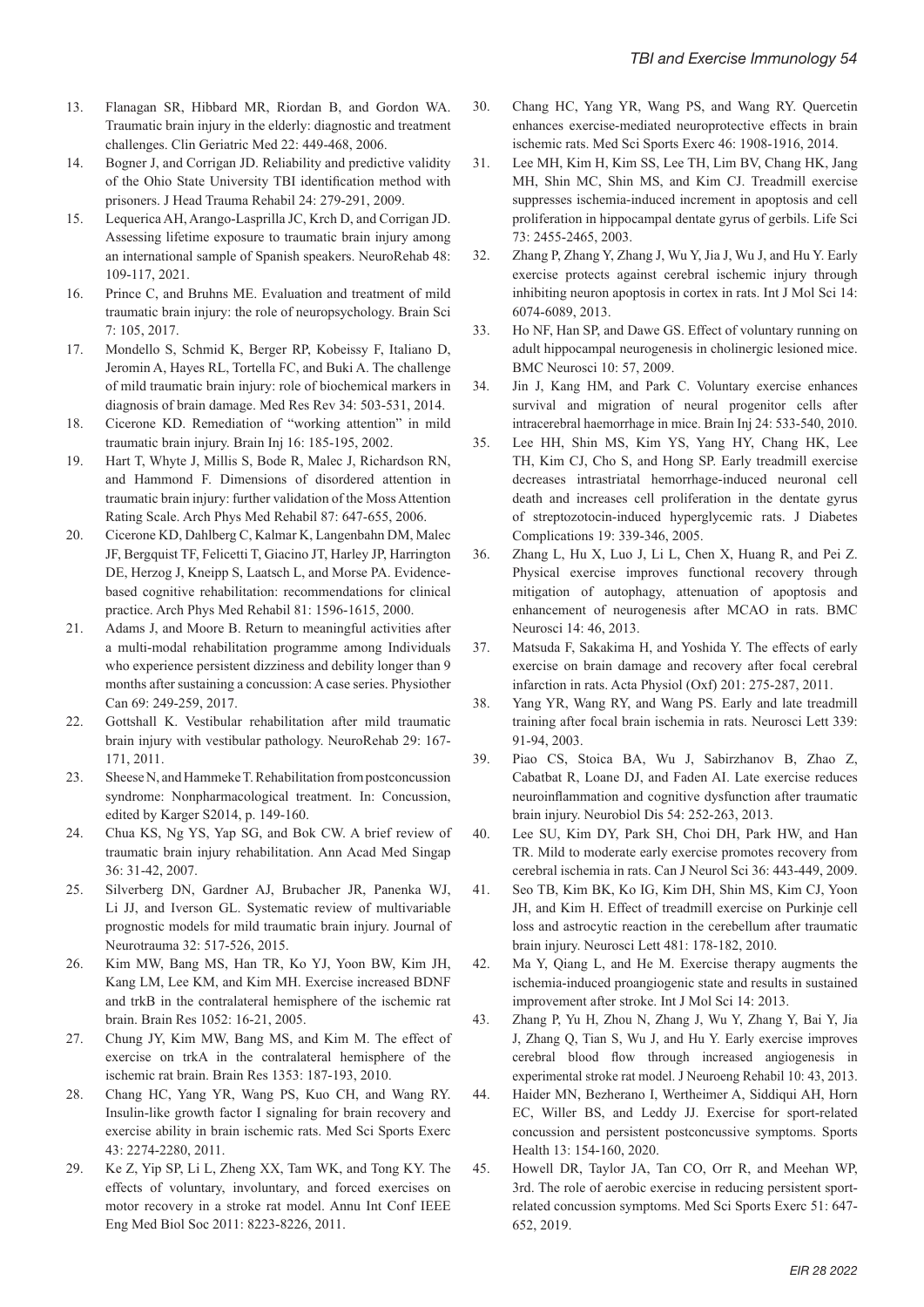- 46. Baker B, Koch E, Vicari K, and Walenta K. Mode and intensity of physical activity during the postacute phase of sport-related concussion: a systematic review. J Sport Rehab 1-9, 2020.
- 47. Lal A, Kolakowsky-Hayner SA, Ghajar J, and Balamane M. The effect of physical exercise after a concussion: a systematic review and meta-analysis. Am J Sports Med 46: 743-752, 2018.
- 48. Kulpa TA, Mansell J, Russ A, and Tierney R. The effects of aerobic exercise on postconcussion symptoms in patients with persistent symptoms: a critically appraised topic. Int J Athl Ther Train 25: 4-11, 2020.
- 49. Prince J, Schusslet E, and McCann R. Rehabilitation utilizing controlled aerobic activity in patients with a concussion: a critically appraised topic. J Sport Rehab 29: 122-126, 2020.
- 50. Ritter KG, Hussey MJ, and Valovich McLeod TC. Subsymptomatic aerobic exercise for patients with postconcussion syndrome: a critically appraised topic. J Sport Rehab 28: 211-216, 2019.
- 51. Worts PR, Burkhart SO, and Kim JS. A physiologically based approach to prescribing exercise following a sport-related concussion. Sports Med 49: 683-706, 2019.
- 52. Silverberg ND, Iaccarino MA, Panenka WJ, Iverson GL, McCulloch KL, Dams-O'Connor K, Reed N, and McCrea M. Management of concussion and mild traumatic brain injury: a synthesis of practice guidelines. Arch Phys Med Rehabil 101: 382-393, 2020.
- 53. Postolache TT, Wadhawan A, Can A, Lowry CA, Woodbury M, Makkar H, Hoisington AJ, Scott AJ, Potocki E, Benros ME, and Stiller JW. Inflammation in traumatic brain injury. J Alzheimers Dis 74: 1-28, 2020.
- 54. Wofford KL, Loane DJ, and Cullen DK. Acute drivers of neuroinflammation in traumatic brain injury. Neural Regen Res 14: 1481-1489, 2019.
- 55. Giza CC, and Hovda DA. The neurometabolic cascade of concussion. J Athl Train 36: 228-235, 2001.
- 56. Daneshvar DH, Goldstein LE, Kiernan PT, Stein TD, and McKee AC. Post-traumatic neurodegeneration and chronic traumatic encephalopathy. Mol Cell Neurosci 66: 81-90, 2015.
- 57. Xiong Y, Mahmood A, and Chopp M. Current understanding of neuroinflammation after traumatic brain injury and cellbased therapeutic opportunities. Chin J Traumatol 21: 137- 151, 2018.
- 58. Xiong Y, Mahmood A, and Chopp M. Animal models of traumatic brain injury. Nature Reviews Neurosci 14: 128-142, 2013.
- 59. Loane DJ, and Faden AI. Neuroprotection for traumatic brain injury: translational challenges and emerging therapeutic strategies. Trends Pharmacol Sci 31: 596-604, 2010.
- 60. Xiong Y, Mahmood A, and Chopp M. Emerging treatments for traumatic brain injury. Expert Opin Emerg Drugs 14: 67-84, 2009.
- 61. Giza CC, and Hovda DA. The new neurometabolic cascade of concussion. Neurosurgery 75 Suppl 4: S24-S33, 2014.
- 62. Keel M, and Trentz O. Pathophysiology of polytrauma. Injury 36: 691-709, 2005.
- 63. Lu J, Goh SJ, Tng PY, Deng YY, Ling EA, and Moochhala S. Systemic inflammatory response following acute traumatic brain injury. Front Biosci (Landmark Ed) 14: 3795-3813, 2009.
- 64. Wilcockson DC, Campbell SJ, Anthony DC, and Perry VH. The systemic and local acute phase response following acute brain injury. J Cereb Blood Flow Metab 22: 318-326, 2002.
- 65. Bourgeois-Tardif S, De Beaumont L, Rivera JC, Chemtob S, and Weil AG. Role of innate inflammation in traumatic brain injury. Neurol Sci 42: 1287-1299, 2021.
- 66. Chiu CC, Liao YE, Yang LY, Wang JY, Tweedie D, Karnati HK, Greig NH, and Wang JY. Neuroinflammation in animal models of traumatic brain injury. J Neurosci Methods 272: 38- 49, 2016.
- 67. Donat CK, Scott G, Gentleman SM, and Sastre M. Microglial activation in traumatic brain injury. Front Aging Neurosci 9: 208, 2017.
- 68. Lozano D, Gonzales-Portillo GS, Acosta S, de la Pena I, Tajiri N, Kaneko Y, and Borlongan CV. Neuroinflammatory responses to traumatic brain injury: etiology, clinical consequences, and therapeutic opportunities. Neuropsychiatr Dis Treat 11: 97-106, 2015.
- 69. Pekny M, and Pekna M. Reactive gliosis in the pathogenesis of CNS diseases. Biochimica et Biophysica Acta (BBA) - Molecular Basis of Disease 1862: 483-491, 2016.
- 70. Fehily B, and Fitzgerald M. Repeated mild traumatic brain injury: potential mechanisms of damage. Cell Transplant 26: 1131-1155, 2017.
- 71. Witcher KG, Eiferman DS, and Godbout JP. Priming the inflammatory pump of the CNS after traumatic brain injury. Trends Neurosci 38: 609-620, 2015.
- 72. Greenhalgh AD, David S, and Bennett FC. Immune cell regulation of glia during CNS injury and disease. Nature Reviews Neurosci 21: 139-152, 2020.
- 73. Shechter R, London A, Varol C, Raposo C, Cusimano M, Yovel G, Rolls A, Mack M, Pluchino S, Martino G, Jung S, and Schwartz M. Infiltrating blood-derived macrophages are vital cells playing an anti-inflammatory role in recovery from spinal cord injury in mice. PLoS Med 6: e1000113, 2009.
- 74. Shechter R, Miller O, Yovel G, Rosenzweig N, London A, Ruckh J, Kim KW, Klein E, Kalchenko V, Bendel P, Lira SA, Jung S, and Schwartz M. Recruitment of beneficial M2 macrophages to injured spinal cord is orchestrated by remote brain choroid plexus. Immunity 38: 555-569, 2013.
- 75. Greenhalgh AD, and David S. Differences in the phagocytic response of microglia and peripheral macrophages after spinal cord injury and its effects on cell death. J Neurosci 34: 6316, 2014.
- 76. Greenhalgh AD, Zarruk JG, Healy LM, Baskar Jesudasan SJ, Jhelum P, Salmon CK, Formanek A, Russo MV, Antel JP, McGavern DB, McColl BW, and David S. Peripherally derived macrophages modulate microglial function to reduce inflammation after CNS injury. PLoS Biol 16: e2005264, 2018.
- 77. Ertürk A, Mentz S, Stout EE, Hedehus M, Dominguez SL, Neumaier L, Krammer F, Llovera G, Srinivasan K, Hansen DV, Liesz A, Scearce-Levie KA, and Sheng M. Interfering with the chronic immune response rescues chronic degeneration after traumatic brain injury. J Neurosci 36: 9962-9975, 2016.
- 78. McKee CA, and Lukens JR. Emerging roles for the immune system in traumatic brain injury. Frontiers in Immunology 7: 556-556, 2016.
- 79. Plesnila N. The immune system in traumatic brain injury. Curr Opin Pharmacol 26: 110-117, 2016.
- 80. Chaban V, Clarke GJB, Skandsen T, Islam R, Einarsen CE, Vik A, Damås JK, Mollnes TE, Håberg AK, and Pischke SE. Systemic inflammation persists the first year after mild traumatic brain injury: results from the prospective trondheim mild traumatic brain injury study. J Neurotrauma 37: 2120- 2130, 2020.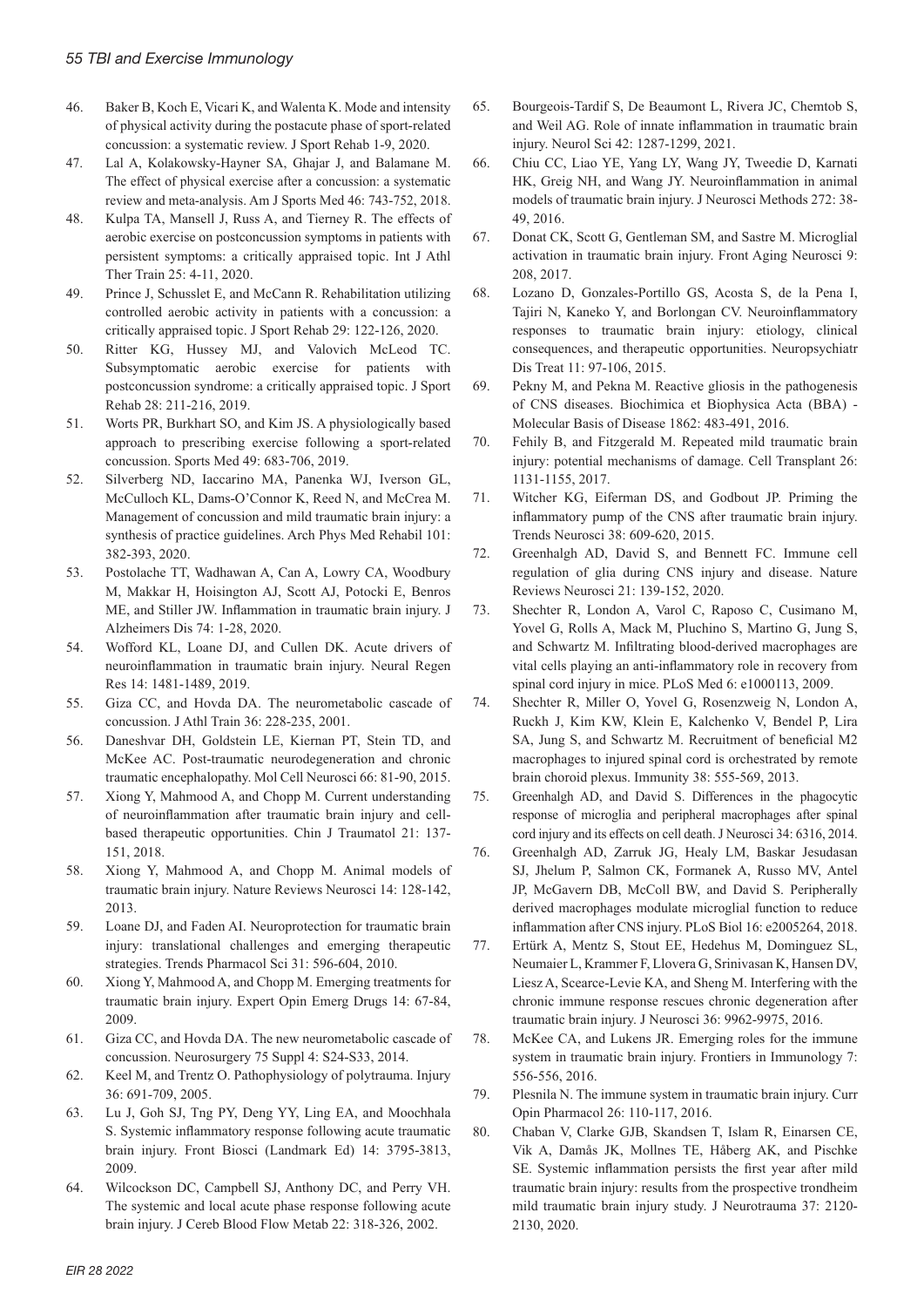- 81. Loane DJ, and Kumar A. Microglia in the TBI brain: The good, the bad, and the dysregulated. Exp Neurol 275 Pt 3: 316- 327, 2016.
- 82. Hojman P. Exercise protects from cancer through regulation of immune function and inflammation. Biochem Soc Trans 45: 905-911, 2017.
- 83. Koelwyn GJ, Wennerberg E, Demaria S, and Jones LW. Exercise in regulation of inflammation-immune axis function in cancer initiation and progression. Oncology (Williston Park) 29: 908-922, 2015.
- 84. Wedell-Neergaard AS, Eriksen L, Grønbæk M, Pedersen BK, Krogh-Madsen R, and Tolstrup J. Low fitness is associated with abdominal adiposity and low-grade inflammation independent of BMI. PLoS One 13: e0190645, 2018.
- 85. Scheffer DdL, and Latini A. Exercise-induced immune system response: Anti-inflammatory status on peripheral and central organs. Bioch Biophys Acta - Mol Basis Disease 1866: 165823, 2020.
- 86. Baker FL, and Simpson RJ. Exercise to support optimal immune function. ACSM's Health & Fitness Journal 25: 2021.
- 87. Simpson RJ, Kunz H, Agha N, and Graff R. Exercise and the regulation of immune functions. Prog Mol Biol Transl Sci 135: 355-380, 2015.
- 88. Nieman DC. Clinical implications of exercise immunology. J Sport Health Sci 1: 12-17, 2012.
- 89. Nieman DC, and Wentz LM. The compelling link between physical activity and the body's defense system. J Sport Health Sci 8: 201-217, 2019.
- 90. Griesbach GS. Exercise after traumatic brain injury: is it a double-edged sword? Phys Med Rehab 3: S64-S72, 2011.
- 91. da Silva Fiorin F, de Oliveira Ferreira AP, Ribeiro LR, Silva LFA, de Castro MRT, da Silva LRH, da Silveira MEP, Zemolin APP, Dobrachinski F, Marchesan de Oliveira S, Franco JL, Soares FA, Furian AF, Oliveira MS, Fighera MR, and Freire Royes LF. The impact of previous physical training on redox signaling after traumatic brain injury in rats: a behavioral and neurochemical approach. J Neurotrauma 33: 1317-1330, 2015.
- 92. Silva LFA, Hoffmann MS, Gerbatin RdR, Fiorin FdS, Dobrachinski F, Mota BC, Wouters ATB, Pavarini SP, Soares FAA, Fighera MR, and Royes LFF. Treadmill exercise protects against pentylenetetrazol-induced seizures and oxidative stress after traumatic brain injury. J Neurotrauma 30: 1278- 1287, 2013.
- 93. de Castro MRT, Ferreira APO, Busanello GL, da Silva LRH, da Silveira Junior MEP, Fiorin FDS, Arrifano G, Crespo-López ME, Barcelos RP, Cuevas MJ, Bresciani G, González-Gallego J, Fighera MR, and Royes LFF. Previous physical exercise alters the hepatic profile of oxidative-inflammatory status and limits the secondary brain damage induced by severe traumatic brain injury in rats. J Physiol 595: 6023-6044, 2017.
- 94. Walsh NP, Gleeson M, Shephard RJ, Gleeson M, Woods JA, Bishop N, Fleshner M, Green C, Pedersen BK, and Hoffman-Goete L. Position statement part one: immune function and exercise. 2011.
- 95. Pedersen BK, and Steensberg A. Exercise and hypoxia: effects on leukocytes and interleukin-6—shared mechanisms? Med Sci Sports Exerc 34: 2004-2012, 2002.
- 96. Crane AT, Fink KD, and Smith JS. The effects of acute voluntary wheel running on recovery of function following medial frontal cortical contusions in rats. Restor Neurol Neurosci 30: 325-333, 2012.
- 97. Mota BC, Pereira L, Souza MA, Silva LF, Magni DV, Ferreira AP, Oliveira MS, Furian AF, Mazzardo-Martins L, Silva MD, Santos AR, Ferreira J, Fighera MR, and Royes LF. Exercise pre-conditioning reduces brain inflammation and protects against toxicity induced by traumatic brain injury: behavioral and neurochemical approach. Neurotox Res 21: 175-184, 2012.
- 98. Woods JA. Physical activity, exercise, and immune function. Brain Behav Immun 19: 369-370, 2005.
- 99. Petersen AM, and Pedersen BK. The anti-inflammatory effect of exercise. J Appl Physiol (1985) 98: 1154-1162, 2005.
- 100. Griesbach GS, Gomez-Pinilla F, and Hovda DA. The upregulation of plasticity-related proteins following TBI is disrupted with acute voluntary exercise. Brain Research 1016: 154-162, 2004.
- 101. Griesbach GS, Hovda DA, Molteni R, Wu A, and Gomez-Pinilla F. Voluntary exercise following traumatic brain injury: Brain-derived neurotrophic factor upregulation and recovery of function. Neuroscience 125: 129-139, 2004.
- 102. Griesbach GS, Gómez-Pinilla F, and Hovda DA. Time window for voluntary exercise-induced increases in hippocampal neuroplasticity molecules after traumatic brain injury is severity dependent. J Neurotrauma 24: 1161, 2007.
- 103. Griesbach GS, Hovda DA, Tio DL, and Taylor AN. Heightening of the stress response during the first weeks after a mild traumatic brain injury. Neuroscience 178: 147-158, 2011.
- 104. Griesbach GS, Tio DL, Vincelli J, McArthur DL, and Taylor AN. Differential effects of voluntary and forced exercise on stress responses after traumatic brain injury. J Neurotrauma 29: 1426-1433, 2012.
- 105. Griesbach GS, Vincelli J, Tio DL, and Hovda DA. Effects of acute restraint-induced stress on glucocorticoid receptors and brain-derived neurotrophic factor after mild traumatic brain injury. Neuroscience 210: 393-402, 2012.
- 106. Lee MA, and Fine B. Adolescent concussions. Connecticut Medicine 74: 2010.
- 107. Leddy JJ, Kozlowski K, Donnelly JP, Pendergast DR, Epstein LH, and Willer B. A preliminary study of subsymptom threshold exercise training for refractory post-concussion syndrome. Clin J Sports Med 20: 21-27, 2010.
- 108. Leddy JJ, Cox JL, Baker JG, Wack DS, Pendergast DR, Zivadinov R, and Willer B. Exercise treatment for postconcussion syndrome: A pilot study of changes in functional magnetic resonance imaging activation, physiology, and symptoms. J Head Trauma Rehab 28: 241-249, 2013.
- 109. Leddy JJ, Haider MN, Ellis M, and Willer BS. Exercise is medicine for concussion. Curr Sports Med Rep 17: 262-270, 2018.
- 110. Leddy JJ, Haider MN, Ellis MJ, Mannix R, Darling SR, Freitas MS, Suffoletto HN, Leiter J, Cordingley DM, and Willer B. Early subthreshold aerobic exercise for sport-related concussion: a randomized clinical trial. JAMA Pediatrics 173: 319-325, 2019.
- 111. Leddy JJ, Haider MN, Hinds AL, Darling S, and Willer BS. A preliminary study of the effect of early aerobic exercise treatment for sport-related concussion in males. Clin J Sports Med 29: 353-360, 2019.
- 112. Leddy JJ, Hinds AL, Miecznikowski J, Darling S, Matuszak J, Baker JG, Picano J, and Willer B. Safety and prognostic utility of provocative exercise testing in acutely concussed adolescents: A randomized trial. Clin J Sports Med 28: 13-20, 2018.